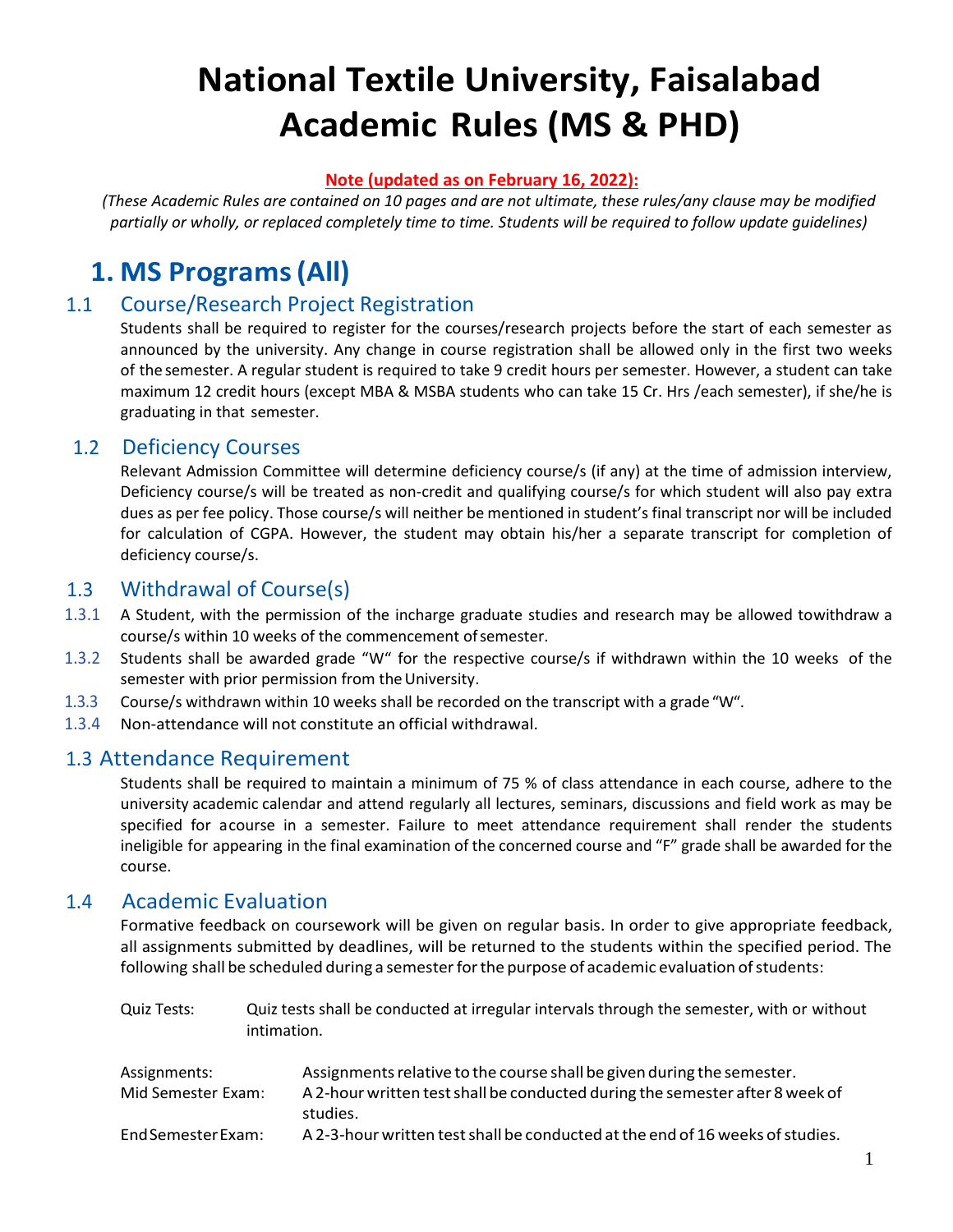Projects: Project is a research work aimed at assessing the ability of a student to translate the theoretical knowledge acquired during the academic program into practical use to create new knowledge/product/process for the benefit of the mankind and economical development of the country.

The weightage of the examinations quizzes and assignments shall be as under:

| • Quizzes/Assignments      | 30 <sup>%</sup> |
|----------------------------|-----------------|
| • Mid-Semester Examination | 30 <sup>%</sup> |
| • End-Semester Examination | 40 %            |

End semester examination is mandatory, irrespective of the total marks obtained in quizzes, assignments and mid semester examination.

#### 1.5 Unfair Means in Examination

Any student found cheating or using unfair means in the examination (mid/final exams, quizzes, assignments, practicals and research projects) will be dealt with following punishments:

| Sr.<br>No. | Nature of Offence /<br>Guilt      | Punishment                                             |
|------------|-----------------------------------|--------------------------------------------------------|
|            | $1st$ UMC                         | Cancellation of Entire Course and<br>Rs. 5,000/- Fine  |
|            | $2nd$ UMC                         | Cancellation of Entire Course and<br>Rs. 10,000/- Fine |
|            | $3rd$ UMC                         | <b>Expulsion from University</b>                       |
|            | Possession of mobile phone or any |                                                        |
| 4          | smart electronic gadget in Exam   | <b>Cancellation of Paper</b>                           |
|            | Room: either in ON or OFF mode    |                                                        |

#### 1.6 Repetition of Courses

Students may repeat the courses in which they obtained an F, D, D+ or C grade. In such case, all grades achieved by the student shall appear on the transcript. The cumulative grade point average for a semester shall be calculated by substituting old grades with the grades obtained after repetition of courses. The students are not allowed to repeat courses for improvement of grades except probationer students with D, D+ and C grades.

#### 1.7 Incomplete Research Project

An "I" grade is given to a student in a research project, if the student does not complete project requirements within the prescribed time-limits, and the supervisory committee is satisfied that it was because of the circumstances beyond the control of the student. Incomplete grade "I" shall not be considered in GPA/CGPA calculations. However, it is the responsibility of the student to complete the remaining work of the research project in the given time period, failing which the "I" grade shall be converted to "F" grade.

#### 1.8 Make-up Examination

If a student fails to appear in the Mid Semester or End Semester Examination due to unavoidable circumstances that is the death of blood relations (Parents, Grandparents, brother or sister), Personal severe accident, or illness (hospitalization) (onus of proof entirely on the student) but otherwise complies with other course requirements such as attendance, completion of assessment activities, then on the recommendations of the course(s) teacher(s) and incharge of the program. The make-up examination may be arranged after the approval of make-up examination committee duly constituted by the competent authority of the university. Any such examination, if allowed, shall be held within three weeks of the examination of which the student is defaulter.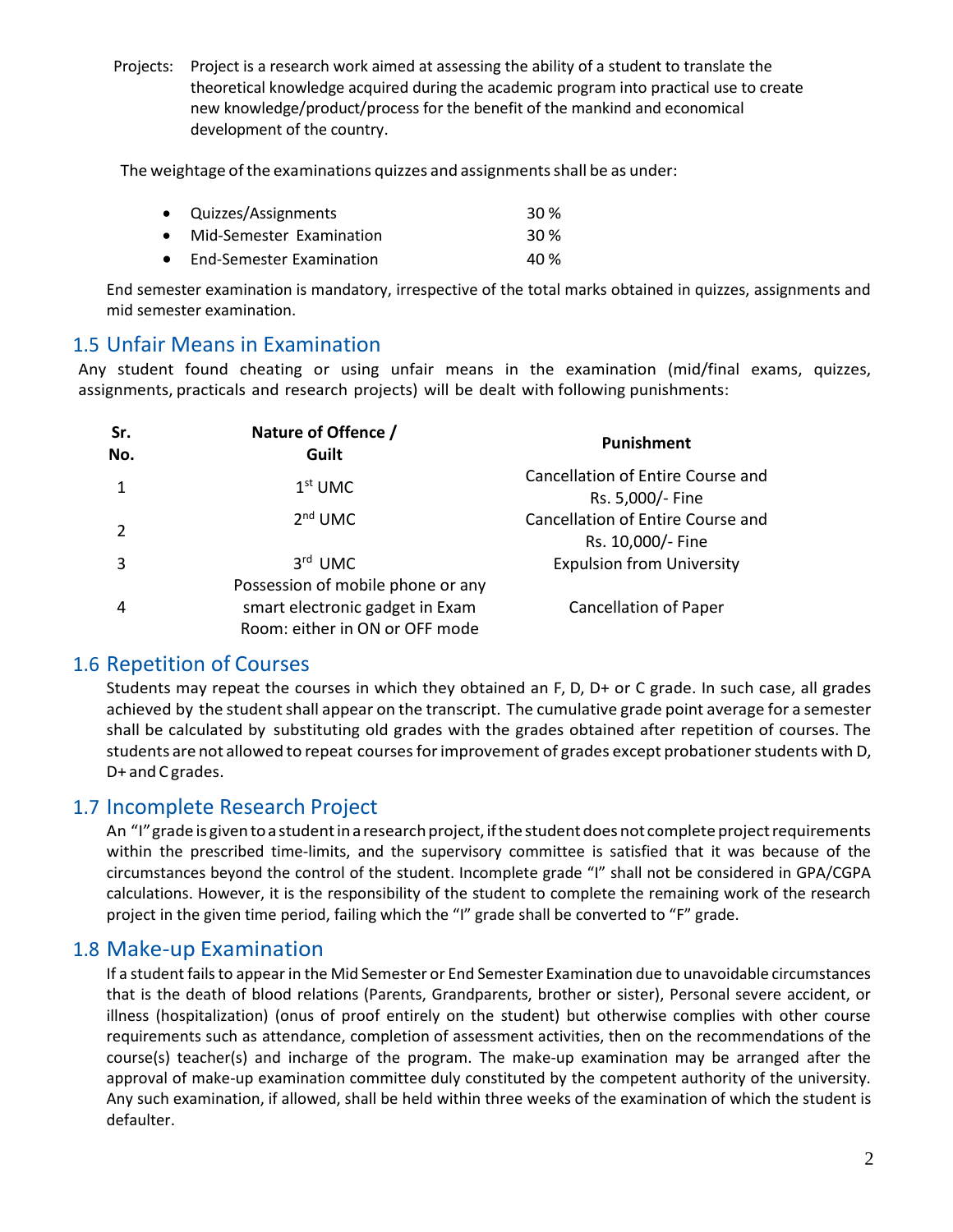#### 1.9 Semester Drop Rules

If a student drops a semester with the prior permission and approval of the university in the first week of the semester the tuition fee shall be refunded. Students dropping semester after the first week shall not be allowed toget any refund. If a student drops a semester without formal approval of the university, his/her admission shall stand cancelled.

#### 1.10 Promotion Rules

The minimum requirement for promotion to the second semester of the program shall be SGPA of 1.00 in the first semester. If a student obtains SGPA less than 1.00 in the first semester, he/she shall be ceased to be on the roll of the university and shall not be eligible for the admission in the same program of the University in future.

#### 1.11 Probation Rules

For graduation, the minimum qualifying CGPA is 2.50. Whenever a student's CGPA is below 2.50 in any semester,the student will be on 1<sup>st</sup> probation. If the student does not improve/maintain to CGPA 2.50 in any subsequent semester, he/she will be on final probation. If the student does not come out of the final probation by achieving theminimum CGPA of 2.50 in the next regular semester, the student shall be expelled and cannot be re-admitted in the program.

#### 1.12 Synopsis Approval

A student shall prepare and submit his/her synopsis/research proposal according to the guidelines and will present in PPT form before following committee:

- **1.** Concerned Dean / Director
- **2.** Concerned HoD / Program Coordinator / Program Director
- **3.** Supervisor
- **4.** Senior Faculty Member of Department (in case Committee Member at Sr.No.1 or 2 is Supervisor)

The Committee will evaluate the submitted synopsis and will forward its recommendations (through Research Synopsis Summary Form) in a sealed envelope to Graduate Office. Synopsis of student will be placed before ASRB for final approval if his/her synopsis has been passed by majority of the committee members.

#### 1.13 Publication Requirement

The student will submit his/her publication from his/her thesis research work and submit to his/her supervisor. Final defense will be held after the submitted publication of student will be notified as "Under Review" or "Under Consideration" by a journal. It will be compulsory for graduate students to include his/her Supervisor's name in his/her publication.

#### 1.14 Thesis, Degree Requirements & Duration

The student will The student must obtain a minimum C+ letter grade to qualify / pass the final thesis. All MS programs students must have a minimum CGPA 2.50/4.00 to achieve the degree of their respective programs. The minimum duration for degree completion of all MS programs is 1.5 to 4 Years as per HEC.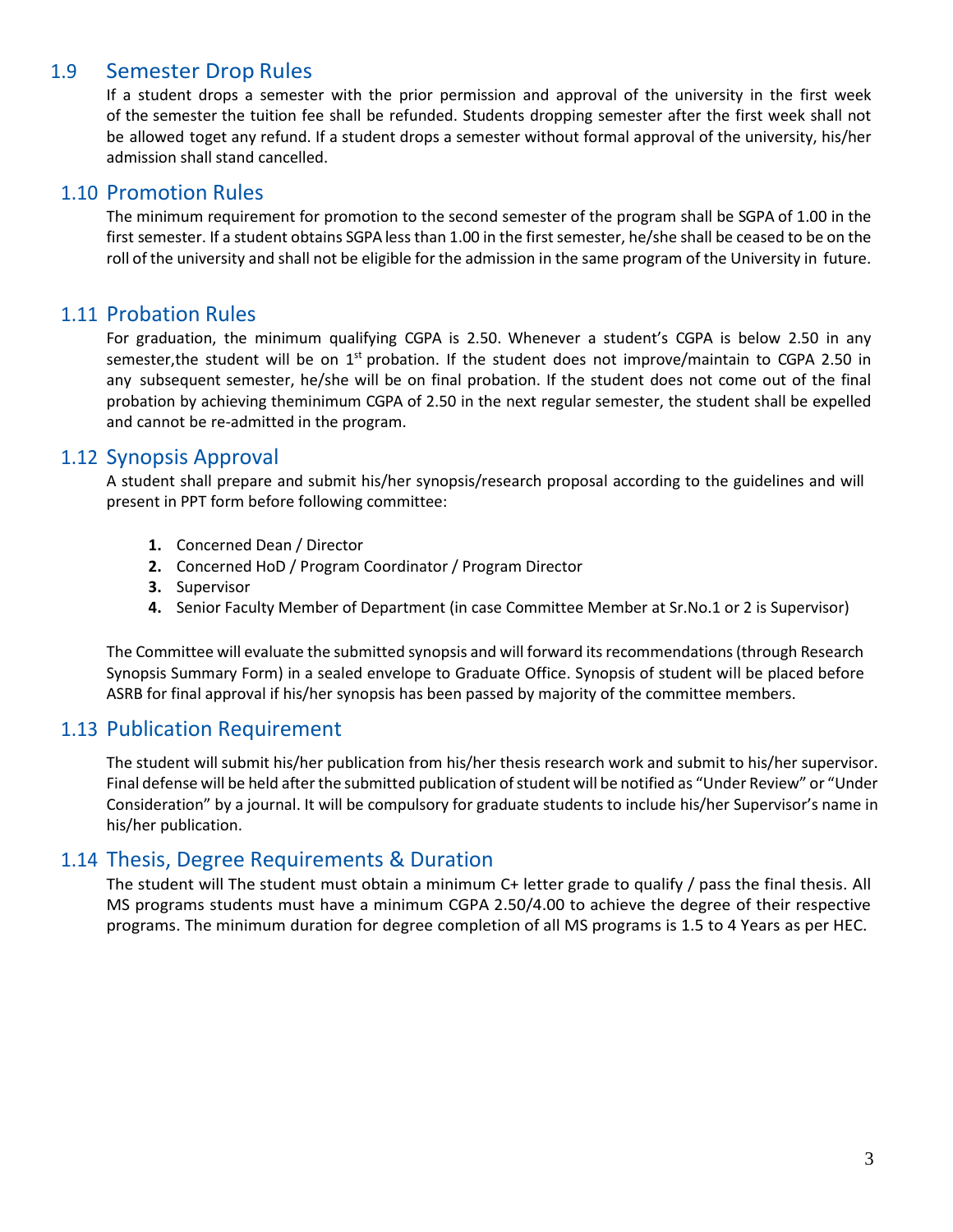# **2. PhD Programs**

### 2.1 **Course Work**

### 2.1.1 Semester Schedule

| Registration and orientation | 1 day                 |
|------------------------------|-----------------------|
| Classes                      | 8 weeks               |
| Mid-Semester Examination     | $9th$ week            |
| Classes                      | 8 weeks               |
| Final Examination            | 18 <sup>th</sup> week |
| Semester Break               | 2 weeks               |
|                              |                       |

#### 2.1.2 Medium of Instructions

- a. The medium of instructions as well as of examinations shall be English.
- b. The student should have good English reading, writing and speaking skills.

#### 2.1.3 Course Work Load

- a. The PhD candidate has to take PhD level course work of **18-24** credits.
- b. The course contents shall be proposed by the concerned Faculty Board of Studies, recommended by the Advanced Studies & Research Board (ASRB) and approved by the Academic Council.
- c. All courses given in PhD program will be designated by **700.**
- d. A course may range from one credit to four credits.
- e. One credit hour stands for at least one-hour class contact per week per semester. For practical/lab work, 3 contact hours shall be considered equivalent to one credit hour.
- f. Relevant Admission Committee will determine deficiency course/s (if any) at the time of admission interview, Deficiency course/s will be treated as non-credit and qualifying course/s for which student will also pay extra dues as per fee policy. Those course/s will neither be mentioned in student's final transcript nor will be included for calculation of CGPA. However, the student may obtain his/her a separate transcript for completion of deficiency course/s.

#### 2.1.4 Attendance Requirement

a. In order to be eligible to sit in the end semester exam, a student must have attended minimum **75%** of the lectures or lab work.

#### 2.1.5 Residency Requirement

a. PhD program comprises full-time course work and research work.

#### 2.1.6 Examination, Grading and Evaluation of Course Work

- a. There shall be two examinations for each course (mid-semester and end-semester) along with quizzes /assignments/seminars, etc.
- b. The break-up of the marks in each course will be as follows:

| • Mid-semester examination          | 30%             |
|-------------------------------------|-----------------|
| • Assignments/quizzes/seminars etc. | 30 <sup>%</sup> |
| $\bullet$ End-semester examination  | 40%             |

- c. The results of each course shall be submitted within one week of theexamination.
- d. The results shall be notified by the Controller of Examination (COE) within one week of the examination.
- e. The student must obtain a minimum C+ letter grade in each subject throughout the course work and maintain a minimum CGPA of 2.50/4.00.
- f. If a student obtained less than C+ grade, he/she may be allowed to repeat the course(s) for onetime only.
- g. If a student still fails to obtain a grade point of C+, he/she will be removed from the roll of the university.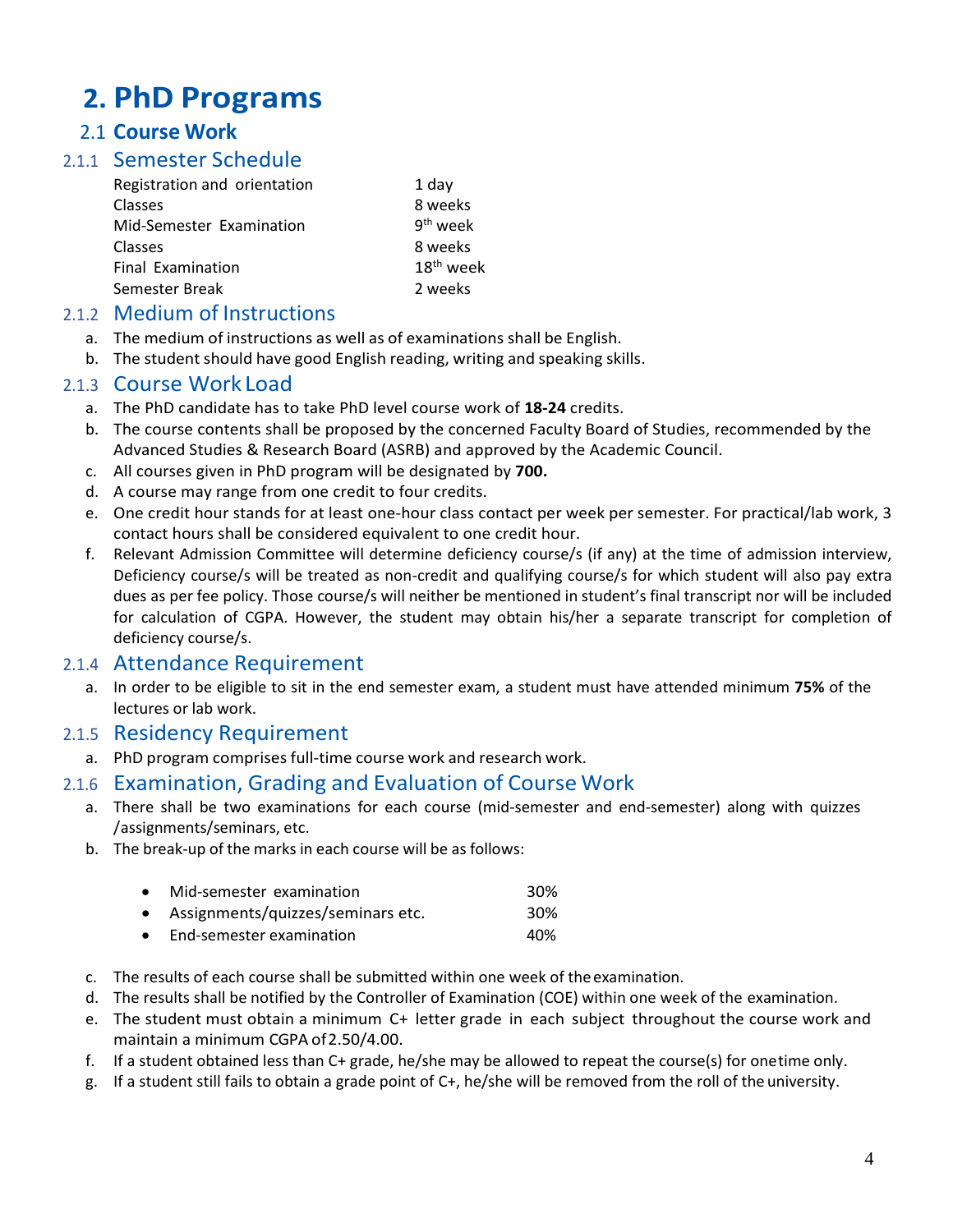## 2.2 Grading Criteria

Student's performance is evaluated by following grading criteria.

| Marks (%)    | <b>Grade Point</b> | <b>Letter Grade</b> | <b>Remarks</b>       |
|--------------|--------------------|---------------------|----------------------|
| 90 and       | 4.00               | A+                  | Exceptional          |
| 85-89.9      | 4.00               | Α                   | Outstanding          |
| 80-84.9      | 3.66               | A-                  | <b>Excellent</b>     |
| 75-79.9      | 3.33               | B+                  | Very Good            |
| 71-74.9      | 3.00               | B                   | Good                 |
| 68-70.9      | 2.66               | B-                  | Above Average        |
| 64-67.9      | 2.33               | $C+$                | Average              |
| 61-63.9      | 2.00               | C                   | Satisfactory         |
| 58-60.9      | 1.66               | $C-$                | Pass                 |
| 54-57.9      | 1.33               | D+                  | Low Pass             |
| 50-53.9      | 1.00               | D                   | <b>Marginal Pass</b> |
| <b>Below</b> | 0.00               | F                   | Fail                 |
|              |                    |                     | Incomplete           |
|              |                    | W                   | Course Withdrawn     |

- a. W" stands for withdrawn course and has no grade point equivalent and credit hours forwithdrawn courses will not be count towards the credit hours taken in the semester.
- b. "I" stands for incomplete course.
- c. Fraction of marks in a course shall be upto 2 digits.

#### 2.2.1 **Comprehensive Examination**

- a. On completion of course work in two semesters, comprehensive examination  $(1<sup>st</sup> attempt)$  will be conducted in next **8** weeks.
- b. It shall consist of Written and Oral Examinations (70%: 30%).
- c. Student shall choose three courses from the courses he/she has taken during course work, minimum one course shall be chosen from the core course and minimum one from the elective courses.
- d. The examination committee will consist of concerned Dean / HoD, concerned faculty Dean / Director, Dean / Director, Graduate Studies & Research and subject experts / teachers whose subjects have been chosen by the students.
- e. The written examination shall be of two hours containing three equal parts from the chosen subjects.
- f. Oral examination will be conducted by the examination committee within one month of qualifyingwritten Exam.
- g. To passthe comprehensive examination minimum 70% marks are required.
- h. In case the student fails in the first attempt, 2<sup>nd</sup> and last chance will be given to pass comprehensive examination in next **16** weeks. If a student does not qualify the comprehensive examination in the second attempt, he/she will be dropped out from PhD program.
- i. The course work and comprehensive exam must be completed within initial two years ofthe program.

#### 2.2.2 Computation of Semester GPA andCGPA

Computation of semester grade point average (GPA) and cumulative grade point average (CGPA)

#### GPA = Sum over Courses in Semester (Course Credit Hours x Grade Point Earned) Total Semester Credit Hours

Semester Grade Point Average (GPA) and Cumulative Grade Point Averages (CGPA) will be calculated using the following relationships:

CGPA = Sum over all taken Courses in all Semesters (Course Credit Hours x Grade Point Earned) Total Credit Hours Taken in all Semester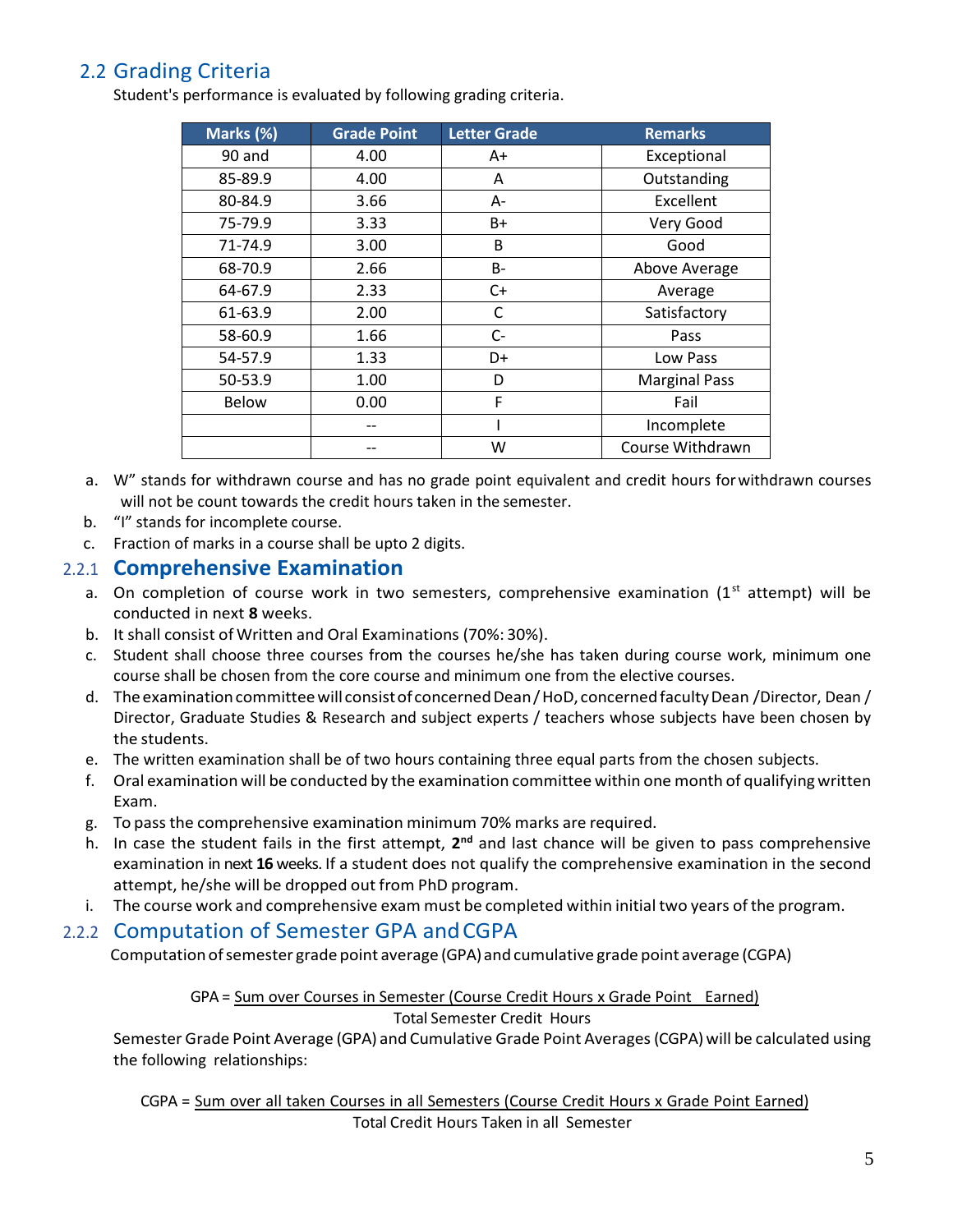## **2.3 Research Work**

#### 2.3.1 Synopsis

- a. After qualifying comprehensive examination, a student shall prepare and submit his/her synopsis/research proposal for PhD research work in next **6** months according to the guidelines for synopsis write up prepared by the university.
- b. Before beginning the practical research work, the student must successfully defend his/her synopsis through presentation before following committee (and approved by ASRB):
	- b. Concerned Dean / Director
	- c. Concerned HoD / Program Coordinator / Program Director
	- d. Supervisor
	- e. Senior Faculty Member of Department (in case Committee Member at Sr.No.1 or 2 is Supervisor)

The Committee will evaluate the submitted synopsis and will forward its recommendations (through Research Synopsis Summary Form) in a sealed envelope to Graduate Office. Synopsis of student will be placed before ASRB for final approval if his/her synopsis has been passed by majority of the committee members.

a. In case of changes in the scope or title of the research during research work, approval shall be sought on the prescribed form from the ASRB.

#### 2.3.2 Research

- a. The research work will be of **30**Credits.
- b. Minimum one research paper should have been published in HEC approved journal before submission of thesis/dissertation for defence.

#### 2.3.3 Progress Report

It shall be mandatory for the researcher to submit detailed biannual progress report by the end of each semester through his/her supervisors to the Office of the Graduate Studies & Research for onward transmission to ASRB for approval / evaluation. A PhD student will mandatory present his/her progress (included published work) in form of presentation (progress seminar) once in a year (started from  $1<sup>st</sup>$  week of January).

#### 2.3.4 Thesis Writing

- a. The PhD thesis must be written in British English as per the recommended format.
- b. The thesis must afford evidence of originality and have a distinct contribution to knowledge, shown by the discovery of new facts/knowledge.
- c. It must not include research work for which degree has been conferred on anybody in this or any other university.

#### **2.4 Sub Committee of ASRB**

Following sub-committee acts on behalf of Advanced Studies & Research Board of NTU for proceedings of PhD students:

| 1. Dean / Director GSR               | (Convener)                          |
|--------------------------------------|-------------------------------------|
| 2. Dean / Director Concerned         | (Member)                            |
| 3. Concerned HoD                     | (Member)                            |
| 4. Supervisor                        | (Member)                            |
| 5. Subject Expert                    | (Member by Invitation if necessary) |
| 6. Admission Officer                 | (Secretary)                         |
| <b>ToRs of Sub-Committee of ASRB</b> |                                     |

- a. This committee will review and recommend National and International Examiners for evaluation of PhD Thesis.
- b. Will open and recommend delivery of PhD Thesis Evaluation Reports to PhD student.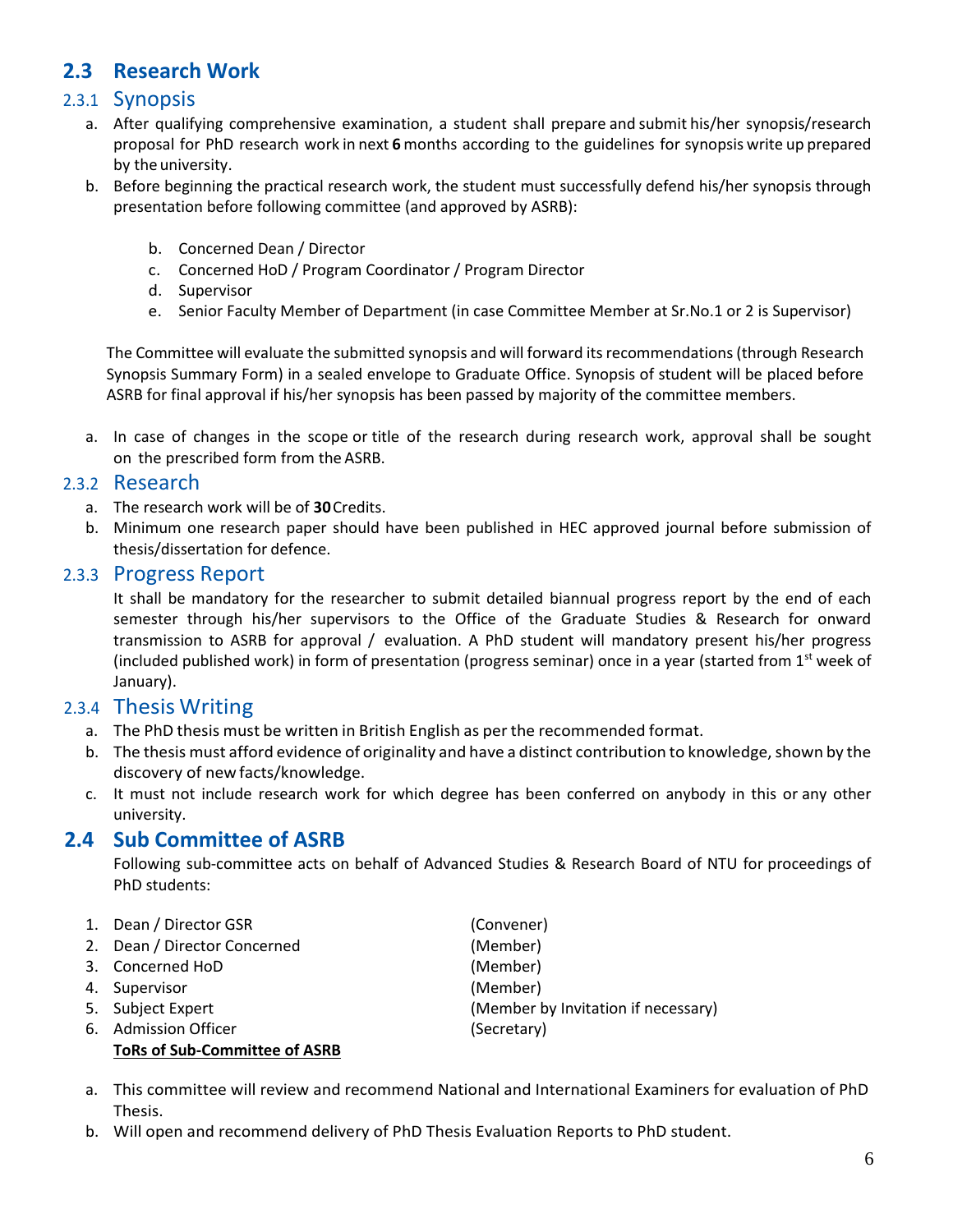- c. Will recommend final Thesis defense of student.
- d. Proceedings of committee is presented before ASRB after defense.

#### 2.4.1 Criteria for Appointment of External Examiners for PhD Thesis Evaluation

- a. Sub-Committee of ASRB recommends to Rector a panel of external examiners, **3** local and **3** foreign examiners from technologically advanced countries for evaluation of PhD thesis.
- b. The Rector appoints **2** national and **2** foreign external examiners out of the recommended panel for thesis evaluation.

#### 2.4.2 Thesis Evaluation

- a. The Dean / Director GSR gets the thesis evaluated within maximum of **6** months after the date of submission to his office. Before forwarding the thesis to the examiner, the Dean / Director GSR arranges to conduct plagiarism test for the thesis.
- b. If any of the examiner suggests minor modifications/revision, this should be incorporated by the students within **3** months and certified by the supervisors.
- c. If any of the examiners finds that the thesis is wholly inadequate or requires major modifications, the candidate will be asked for additional research work for maximum one year.
- d. The same examiner, who suggests modification of the thesis, shall evaluate the revised version of the thesis.
- e. No viva voce is held unless all the examiners recommend the thesis for defense.

#### 2.4.3 Final Thesis Defense

- a. The final defense may be open to the public.
- b. The scholar shall be required to undergo a viva-voce examination to be conducted by same national external examiner/s who evaluated the thesis.
- c. Supervisor of the student will confirm in writing that all the corrections recommended by external examiners on defense day have been incorporated and the same will be endorsed by HoD.
- d. If a scholar fails to satisfy the examiners in the viva-voce, they may direct the scholar to defend the thesis for the second time within a period of 6 months.
- e. If the scholar passes the viva-voce, the executive committee/syndicate, on the recommendations of the ASRB, will approve the reports of the examiners for the thesis and oral examination and award of the degree of DOCTOR OF PHILOSPHY on the relevant subject to the candidate. However, the Rector, in anticipation to the approval by the executive committee/syndicate is authorized to approve the award of degree to a candidate who successfully defended thesis. However, action of the Rector shall be reported to the executive committee/syndicate in the next meeting for confirmation.

#### **2.5 PhD Duration**

- a. The minimum period for completion of PhD program shall be minimum **3** years (as per HEC), one year for **18** credit hours coursework and **two** years for research. The period shall be counted from the commencement of semester for 18 credit hours course work.
- b. The maximum permissible period for submission PhD thesis will be 8 years (as per HEC).

#### **2.6 Cancellation of PhD Registration**

- a. PhD registration shall be cancelled by the Controller of Examination on the recommendation of the ASRB followed by the approval of the Rector/Vice-Chancellor, if thescholar:
	- I. Earnstwoconsecutive adverse feedbacksfromtheASRBonhisprogressreport.
	- II. Does not complete the course work with the required CGPA.
	- III. Does not qualify the comprehensive examinations even in the second attempt (HEC)
	- IV. Does not meet 75% attendance criteria.
	- V. Is guilty of misconduct.
- b. The aggrieved scholar may file an appeal against cancellation of PhD registration to the "Appellant Committee for Expelled PhD Students"withinaperiodof**30**days. Appellant Committee will give him/her an opportunity to be heard in person. However, the decision of the Appellant Committee will be final.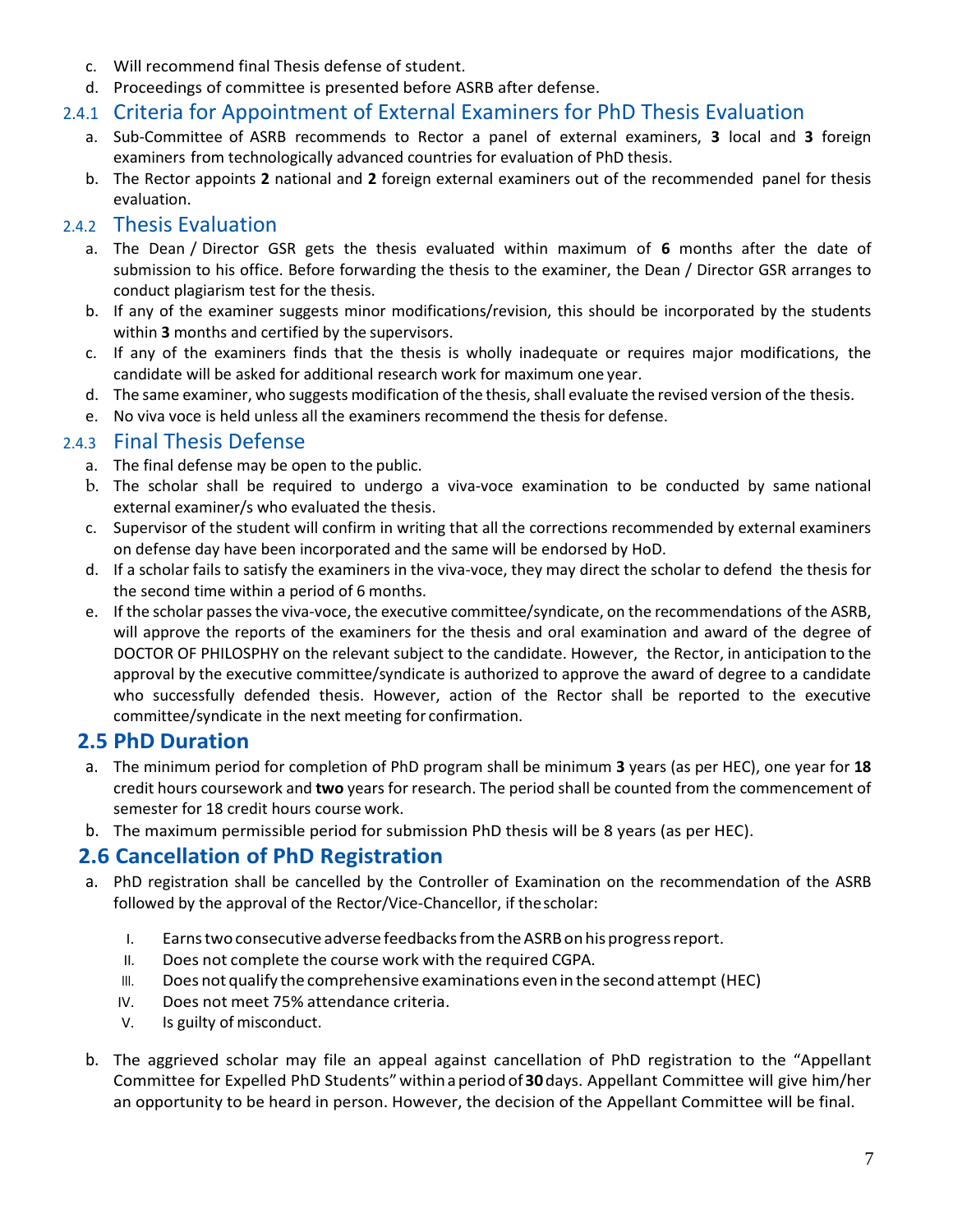# **Fee of Structure of All MS Programs**

 **(Except MS & MBA Business Administration 1.5 Year)**

| <b>Fee Type</b>                     |                |                              | <b>Semester Wise Amount in PKR</b> |                              |                          |  |
|-------------------------------------|----------------|------------------------------|------------------------------------|------------------------------|--------------------------|--|
|                                     |                |                              | 2 <sub>nd</sub>                    | 3 <sup>rd</sup>              | 4 <sup>th</sup>          |  |
| <b>Admission Fee</b>                | (Once)         | 20,000                       |                                    |                              |                          |  |
| <b>Certificate Verification Fee</b> | (Once)         | 2,000                        | $\overline{\phantom{a}}$           | $\overline{\phantom{a}}$     | $\overline{\phantom{a}}$ |  |
| <b>Processing Fee</b>               | (Once)         | $\qquad \qquad \blacksquare$ | 5,000                              | -                            | $\overline{\phantom{a}}$ |  |
| <b>University Security</b>          | (Refundable)   | 5,000                        |                                    | $\qquad \qquad \blacksquare$ |                          |  |
| <b>Red Crescent Donation</b>        | (Once)         | 100                          |                                    | $\overline{\phantom{0}}$     |                          |  |
| <b>University Card Fee</b>          | (Once)         | 300                          |                                    | $\overline{\phantom{0}}$     | $\overline{\phantom{a}}$ |  |
| Degree Fee                          | (Once)         | $\overline{\phantom{a}}$     | $\overline{\phantom{a}}$           | $\overline{\phantom{0}}$     | 5,000                    |  |
| <b>Tuition Fee</b>                  | (Per Semester) | 27,000                       | 27,000                             | 18,000                       | 18,000                   |  |
| Library Fee                         | (Per Semester) | 3,000                        | 3,000                              | 3,000                        | 3,000                    |  |
| <b>Examination Fee</b>              | (Per Semester) | 3,000                        | 3,000                              | 3,000                        | 3,000                    |  |
| <b>Medical Fee</b>                  | (Per Semester) | 2,000                        | 2,000                              | 2,000                        | 2,000                    |  |
| Transport Fee for Non-Boarder       | (Per Semester) | 3,000                        | 3,000                              | 3,000                        | 3,000                    |  |
| <b>Student Activities Fund</b>      | (Per Semester) | 2,000                        | 2,000                              | 2,000                        | 2,000                    |  |
| <b>Endowment Fund</b>               | (Per Semester) | 1,000                        | 1,000                              | 1,000                        | 1,000                    |  |
| <b>Total</b>                        |                |                              | 46,000                             | 32,000                       | 37,000                   |  |

## **MSBA & MBA**

|                                     | <b>Semester Wise Amount in PKR</b> |                 |                 |        |
|-------------------------------------|------------------------------------|-----------------|-----------------|--------|
| <b>Fee Type</b>                     | 1 <sup>st</sup>                    | 2 <sup>nd</sup> | 3 <sup>rd</sup> |        |
| <b>Admission Fee</b>                | (Once)                             | 20,000          |                 |        |
| <b>Certificate Verification Fee</b> | (Once)                             | 2,000           |                 |        |
| <b>Processing Fee</b>               | (Once)                             |                 | 5,000           |        |
| <b>University Security</b>          | (Refundable)                       | 5,000           |                 |        |
| <b>Red Crescent Donation</b>        | (Once)                             | 100             |                 |        |
| <b>University Card Fee</b>          | (Once)                             | 300             |                 |        |
| Degree Fee                          | (Once)                             |                 |                 | 5,000  |
| <b>Tuition Fee</b>                  | (Per Semester)                     | 36,000          | 36,000          | 36,000 |
| Library Fee                         | (Per Semester)                     | 3,000           | 3,000           | 3,000  |
| <b>Examination Fee</b>              | (Per Semester)                     | 3,000           | 3,000           | 3,000  |
| <b>Medical Fee</b>                  | (Per Semester)                     | 2,000           | 2,000           | 2,000  |
| Transport Fee (Non-Boarder)         | (Per Semester)                     | 3,000           | 3,000           | 3,000  |
| <b>Student Activities Fund</b>      | (Per Semester)                     | 2,000           | 2,000           | 2,000  |
| <b>Endowment Fund</b>               | (Per Semester)                     | 1,000           | 1,000           | 1,000  |
| Total                               |                                    | 77,400          | 55,000          | 55,000 |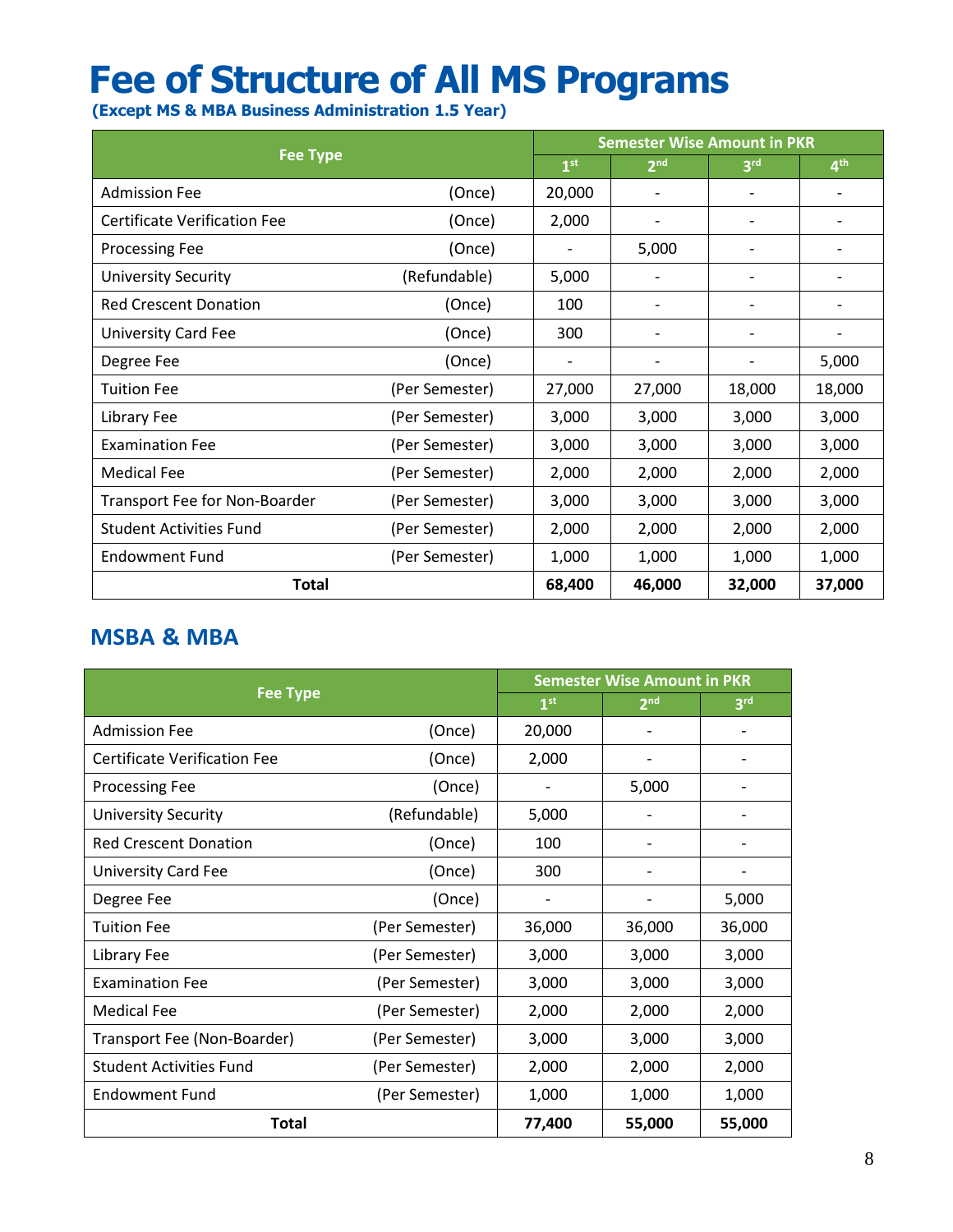# **ThesisDelay Fine Policy for All MS Programs**

- 1. If a student submits his/her thesis after minimum duration of degree period / submitting all regular semester dues following thesis delay fine will be charged:
- i. Bs. 5,000/- only will be charged as thesis delay fine in 4<sup>th</sup> semester\* (for MS Business Administration students only)

#### **All Other MS Programs:**

- ii. Rs. 5,000/- only will be charged as thesis delay fine in  $5<sup>th</sup>$  semester\*
- iii. Rs. 6,000/- only will be charged as thesis delay fine in  $6<sup>th</sup>$  semester\*

*\*Examination Fee will be charged separately*

2. While if a student who will register / repeat any previous subject/s along with thesis,  $1/3^{rd}$  of tuition fee of last regular semester will also be charged other than above fine.

## **Fee Structure for all PhD Programs**

| <b>Fee Type</b>                     |              |                 | <b>Semester Wise Amount in PKR</b> |                          |                          |                              |                          |
|-------------------------------------|--------------|-----------------|------------------------------------|--------------------------|--------------------------|------------------------------|--------------------------|
|                                     |              | 1 <sup>st</sup> | 2 <sup>nd</sup>                    | 3 <sup>rd</sup>          | 4 <sup>th</sup>          | 5 <sup>th</sup>              | 6 <sup>th</sup>          |
| <b>Admission Fee</b>                |              | 20,000          | $\overline{a}$                     | $\overline{\phantom{a}}$ |                          | $\overline{\phantom{0}}$     |                          |
| <b>Certificate Verification Fee</b> |              | 2,000           |                                    | $\overline{\phantom{0}}$ |                          | $\overline{\phantom{0}}$     | ۰                        |
| Processing Fee                      | (Once)       |                 | 5,000                              | $\overline{\phantom{a}}$ | $\overline{\phantom{a}}$ | $\overline{\phantom{0}}$     | $\overline{\phantom{0}}$ |
| <b>University Security</b>          | (Refundable) | 5,000           |                                    | $\overline{\phantom{a}}$ | $\overline{\phantom{a}}$ | $\overline{\phantom{0}}$     | $\overline{\phantom{0}}$ |
| <b>Red Crescent Donation</b>        | (Once)       | 100             | $\overline{\phantom{a}}$           | -                        | $\overline{\phantom{a}}$ | $\qquad \qquad \blacksquare$ |                          |
| <b>University Card Fee</b>          |              | 300             | $\overline{\phantom{a}}$           | $\overline{\phantom{a}}$ |                          | $\overline{\phantom{0}}$     |                          |
| Degree Fee                          | (Once)       |                 |                                    |                          | 5,000                    | $\overline{\phantom{0}}$     |                          |
| <b>Tuition Fee</b>                  | (Per         | 27,000          | 27,000                             | 18,000                   | 18,000                   | 18,000                       | 18,000                   |
| Library Fee                         | (Per         | 3,000           | 3,000                              | 3,000                    | 3,000                    | 3,000                        | 3,000                    |
| <b>Examination Fee</b>              | (Per         | 3,000           | 3,000                              | 3,000                    | 3,000                    | 3,000                        | 3,000                    |
| <b>Medical Fee</b>                  | (Per         | 2,000           | 2,000                              | 2,000                    | 2,000                    | 2,000                        | 2,000                    |
| Transport Fee (Non-Boarder)(Per     |              | 3,000           | 3,000                              | 3,000                    | 3,000                    | 3,000                        | 3,000                    |
| <b>Student Activities Fund</b>      | (Per         |                 |                                    | $\overline{\phantom{a}}$ |                          |                              |                          |
| <b>Endowment Fund</b>               | (Per         |                 |                                    | $\overline{\phantom{a}}$ |                          | $\overline{\phantom{0}}$     | $\overline{\phantom{0}}$ |
| Total                               | 65,400       | 43,000          | 29,000                             | 34,000                   | 29,000                   | 29,000                       |                          |

## **Thesis Delay Fine Policy for PhD Programs**

- i. One year (02 semesters) as extra period after regular / minimum period of PhD program (3 Years / 6 Semesters) to encounter unforeseen conditions (whatsoever) in the way of thesis completion without dues.
- ii. After expiry of one-year grace period, Rs. 12,000/- each semester will be charged as thesis delay fine (double to MS fine) and Rs. 3,000/- as examination charges (Total Rs. 15,000/- each semester).
- iii. PhD student who have submitted his/her final thesis in Graduate Office for internal / external evaluation, will not be charged any dues.

# **Refund Policy**

Students who desire to leave their studies from the university will be refunded the dues as per existing refund policy of HEC, Islamabad according to the following rules: